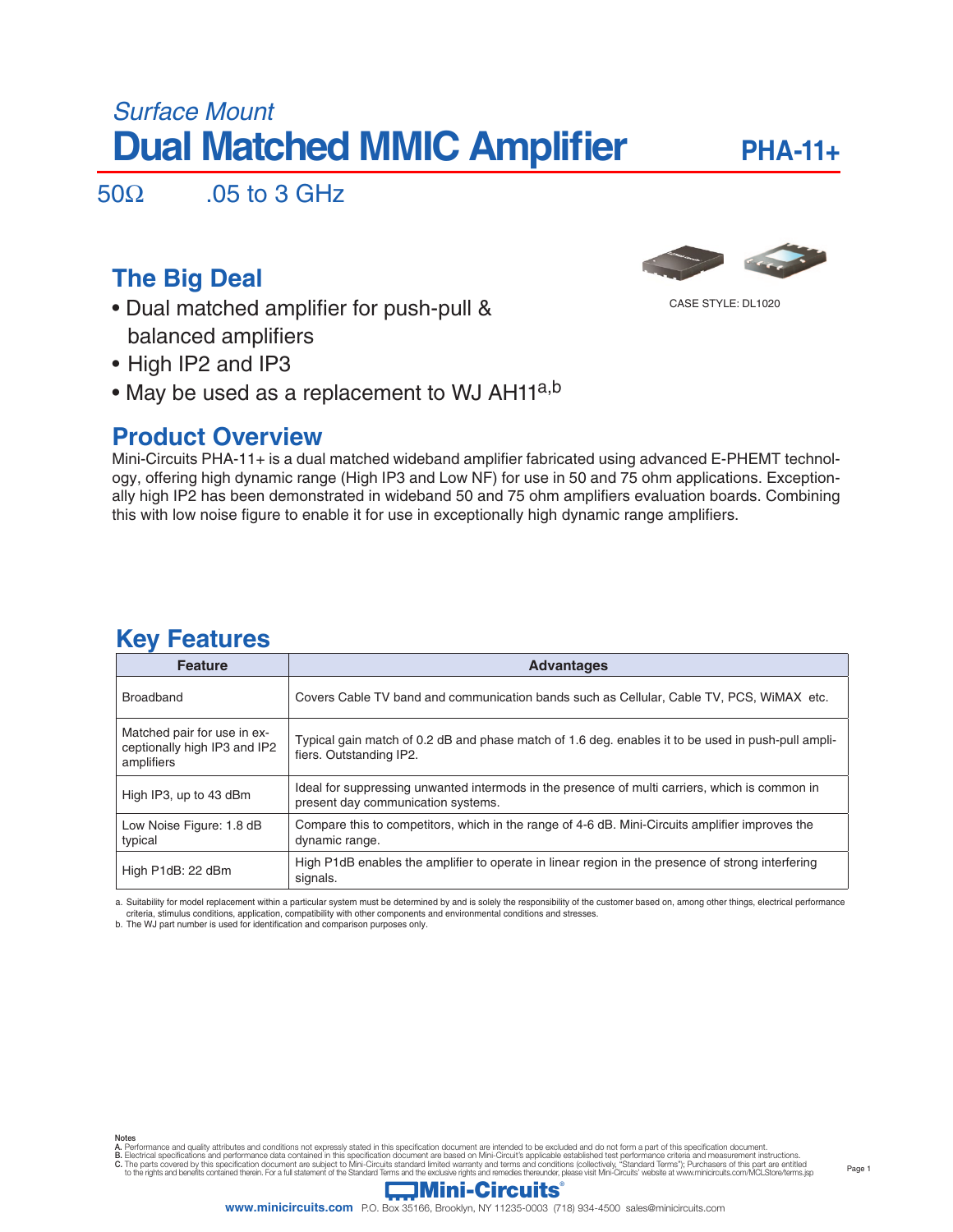# *Surface Mount* **Dual Matched MMIC Amplifier**

# **.05-3GHz**

## **Product Features**

- Two matched amplifiers in one package
- High IP3, +44 dBm at 0.8 GHz in push-pull configuration
- High IP2, +78 dBm at 0.8 GHz in push-pull configuration
- Gain, 16 dB typ. at 0.8 GHz
- P1dB, +22 dBm typ. at 0.8 GHz
- Low noise figure, 1.8 dB typ. at 0.8 GHz
- May be used as replacement for WJ AH11<sup>a,b</sup>

## **Typical Applications**

- CATV
- FTTH
- Optical networks
- Base station infrastructure
- Balanced amplifiers
- 75 Ohm push-pull and balanced amplifiers

## **General Description**



# **PHA-11+**

CASE STYLE: DL1020 PRICE: \$7.95 ea. QTY. (20)

*+RoHS Compliant The +Suffix identifies RoHS Compliance. See our web site for RoHS Compliance methodologies and qualifications*

PHA-11+ is a dual matched wideband high dynamic range amplifier. Enclosed in a 6.0 x 4.9 mm MCLP plastic package. PHA-11+ is fabricated using E-PHEMT\* technology and is ideal for use in balanced and push-pull amplifiers.

### simplified schematic (each of A1, A2) and pin description





| <b>Function</b>                          | <b>Pin Number</b> | <b>Description</b>                                                                                                                                                                                                                                                                     |  |  |  |  |
|------------------------------------------|-------------------|----------------------------------------------------------------------------------------------------------------------------------------------------------------------------------------------------------------------------------------------------------------------------------------|--|--|--|--|
| RF IN. A1                                |                   | RF input pin. This pin requires the use of an external DC blocking capacitor chosen for the frequency of<br>operation. (see Application circuit, Fig 2.)                                                                                                                               |  |  |  |  |
| RF-OUT and DC-IN,<br>A1                  | 8                 | RF output and bias pin. DC voltage is present on this pin; therefore a DC blocking capacitor is necessary<br>for proper operation. An RF choke is needed to feed DC bias without loss of RF signal due to the bias<br>connection, as shown in "Recommended Application Circuit", Fig 2 |  |  |  |  |
| RF IN. A2                                |                   | RF input pin. This pin requires the use of an external DC blocking capacitor chosen for the frequency of<br>operation. (see Application circuit, Fig 2.)                                                                                                                               |  |  |  |  |
| RF-OUT and DC-IN.<br>5<br>A <sub>2</sub> |                   | RF output and bias pin. DC voltage is present on this pin; therefore a DC blocking capacitor is necessary<br>for proper operation. An RF choke is needed to feed DC bias without loss of RF signal due to the bias<br>connection, as shown in "Recommended Application Circuit", Fig 2 |  |  |  |  |
| <b>GND</b>                               | 2,3,6,7 & paddle  | Connections to ground. Use via holes as shown in "Suggested Layout for PCB Design" to reduce ground<br>path inductance for best performance.                                                                                                                                           |  |  |  |  |

\* Enhancement mode pseudomorphic High Electron Mobility Transistor.

a. Suitability for model replacement within a particular system must be determined by and is solely the responsibility of the customer based on, among other things, electrical performance criteria, stimulus conditions, application, compatibility with other components and environmental conditions and stresses. b. The WJ part number is used for identifi cation and comparison purposes only.

Notes<br>A. Performance and quality attributes and conditions not expressly stated in this specification document are intended to be excluded and do not form a part of this specification document.<br>B. Electrical specifications to the rights and benefits contained therein. For a full statement of the Standard Terms and the exclusive rights and remedies thereunder, please visit Mini-Circuits' website at www.minicircuits.com/MCLStore/terms.jsp

Page 2 REV. A M129883 PHA-11+ MCL NY 130416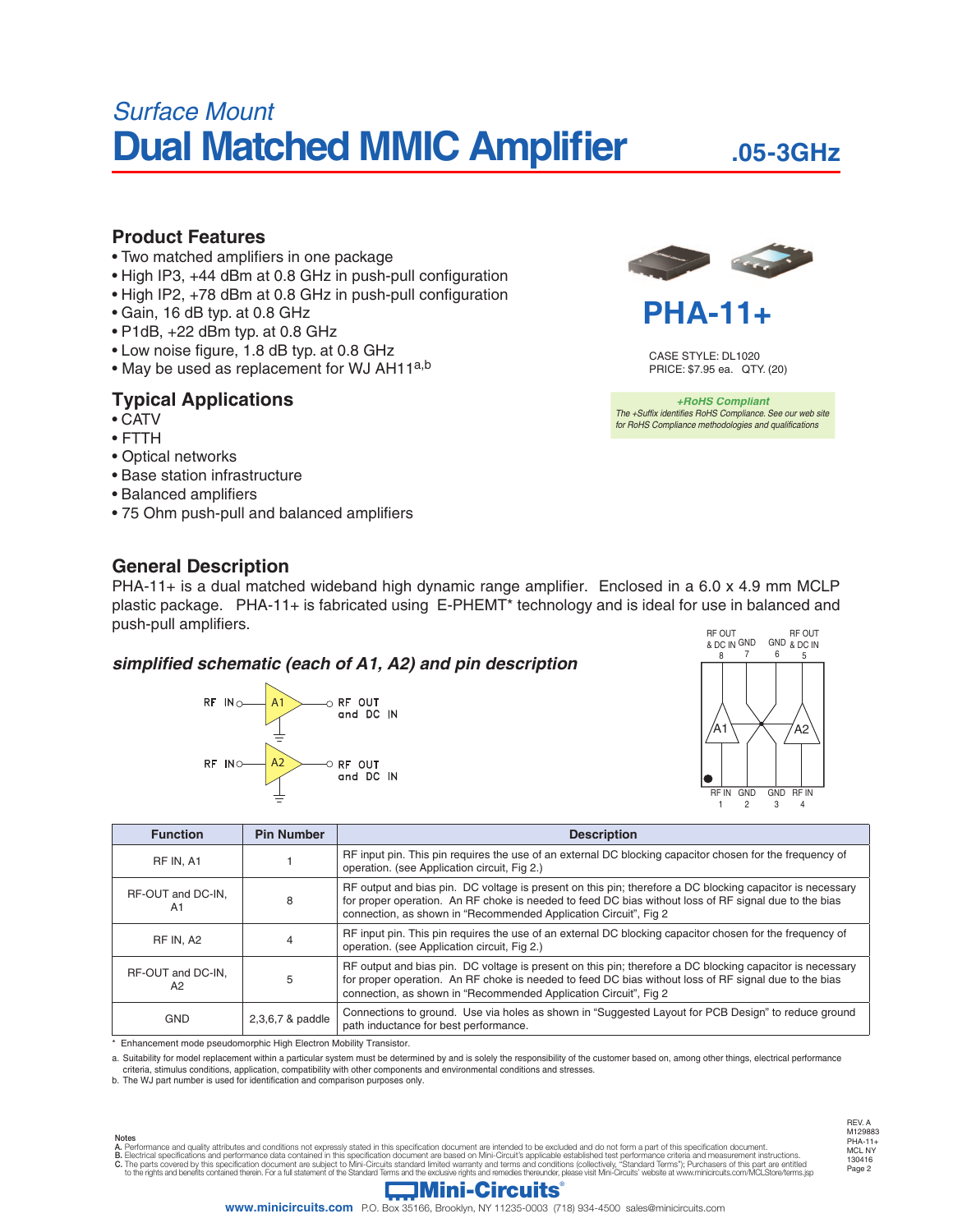# **PHA-11+**

# **Electrical Specifications1 at 25°C, Zo=50**Ω **and Device Voltage 5V, unless noted**

(Specifications (other than Matching or where defined as push-pull) are for each of the two matched amplifiers in the package)

| <b>Parameter</b>                                | <b>Condition (GHz)</b> | Min.         | Typ.  | Max.        | <b>Units</b>           |               |  |  |
|-------------------------------------------------|------------------------|--------------|-------|-------------|------------------------|---------------|--|--|
| <b>Frequency Range</b>                          |                        |              | 0.05  |             | 3.0                    | GHz           |  |  |
|                                                 |                        | 0.05         |       | 17.7        |                        |               |  |  |
|                                                 |                        | 0.25         |       | 16.4        |                        |               |  |  |
|                                                 |                        | 0.45         |       | 16.3        |                        |               |  |  |
| Gain                                            |                        | 0.8          | 14.5  | 16.1        | 17.7                   | dB            |  |  |
|                                                 |                        | 2.0          |       | 14.5        |                        |               |  |  |
|                                                 |                        | 3.0          |       | 12.0        |                        |               |  |  |
|                                                 |                        | 0.05         |       | 11.3        |                        |               |  |  |
|                                                 |                        | 0.25         |       | 19.5        |                        | dB            |  |  |
| Input Return Loss                               |                        | 0.45         |       | 19.4        |                        |               |  |  |
|                                                 |                        | 0.8          |       | 17.0        |                        |               |  |  |
|                                                 |                        | 2.0          |       | 8.4         |                        |               |  |  |
|                                                 |                        | 3.0          |       | 4.5         |                        |               |  |  |
|                                                 |                        | 0.05         |       | 14.1        |                        |               |  |  |
|                                                 |                        | 0.25         |       | 22.1        |                        |               |  |  |
| Output Return Loss                              |                        | 0.45         |       | 21.7        |                        | dB            |  |  |
|                                                 |                        | 0.8          |       | 18.8        |                        |               |  |  |
|                                                 |                        | 2.0          |       | 10.0        |                        |               |  |  |
|                                                 |                        | 3.0          |       | 6.0         |                        |               |  |  |
|                                                 |                        | 0.05         |       | 22.4        |                        |               |  |  |
|                                                 |                        | 0.25         |       | 22.7        |                        |               |  |  |
| Output Power @1 dB compression (2)              |                        | 0.45         |       | 22.7        |                        | dBm           |  |  |
|                                                 |                        | 0.8          |       | 22.5        |                        |               |  |  |
|                                                 |                        | 2.0          |       | 21.5        |                        |               |  |  |
|                                                 |                        | 3.0          |       | 20.4        |                        |               |  |  |
|                                                 |                        | 0.05         |       | 41.4        |                        |               |  |  |
|                                                 |                        | 0.25         |       | 41.4        |                        |               |  |  |
| Output IP3 <sup>(6)</sup>                       |                        | 0.45         |       | 41.6        |                        | dBm           |  |  |
|                                                 |                        | 0.8          | 37.0  | 41.5        |                        |               |  |  |
|                                                 |                        | 2.0          |       | 42.9        |                        |               |  |  |
|                                                 |                        | 3.0          |       | 41.8        |                        |               |  |  |
|                                                 |                        | 0.05         |       | 1.8         |                        |               |  |  |
|                                                 |                        | 0.25         |       | 1.8         |                        |               |  |  |
| Noise Figure                                    |                        | 0.45         |       | 1.8         |                        | dB            |  |  |
|                                                 |                        | 0.8<br>2.0   |       | 1.8<br>2.2  |                        |               |  |  |
|                                                 |                        | 3.0          |       | 2.7         |                        |               |  |  |
|                                                 |                        | 0.05         |       |             |                        |               |  |  |
|                                                 | Amplitude Unbalance    |              |       | 0.11        |                        |               |  |  |
|                                                 |                        | 0.25         |       | 0.12        |                        |               |  |  |
|                                                 |                        | 0.45         |       | 0.12        |                        | dB            |  |  |
|                                                 |                        | 0.8          |       | 0.12        | 0.6                    |               |  |  |
| Matching between A1, A2                         |                        | 2.0          |       | 0.22        |                        |               |  |  |
|                                                 |                        | 3.0          |       | 0.25        |                        |               |  |  |
|                                                 |                        | 0.05         |       | 0.3<br>0.31 |                        | deg.          |  |  |
|                                                 | Phase Unbalance        | 0.25<br>0.45 |       | 0.51        |                        |               |  |  |
|                                                 |                        | 0.8          |       | 1.0         | 5.0                    |               |  |  |
|                                                 |                        | 2.0          |       | 1.6         |                        |               |  |  |
|                                                 |                        | 3.0          |       | 2.0         |                        |               |  |  |
| Device Operating Voltage                        |                        | 4.8          | 5.0   | 5.2         | $\mathsf{V}$           |               |  |  |
| Device Operating Current (each amplifier)       |                        | 110          | 146   | 180         | mA                     |               |  |  |
| Device Current Variation vs. Temperature        |                        |              | 23    |             | $\mu A$ <sup>o</sup> C |               |  |  |
| Device Current Variation vs Voltage             |                        |              | 0.053 |             | mA/mV                  |               |  |  |
| Thermal Resistance, junction-to-ground lead (7) |                        |              |       | 34          |                        | $\degree$ C/W |  |  |

#### **Absolute Maximum Ratings (4)**

| <b>Parameter</b>                     | <b>Ratings</b>                      |  |  |  |
|--------------------------------------|-------------------------------------|--|--|--|
| Operating Temperature <sup>(5)</sup> | -40 $^{\circ}$ C to 85 $^{\circ}$ C |  |  |  |
| Storage Temperature                  | -55°C to 150°C                      |  |  |  |
| Operating Current at 5V(6)           | 200 mA                              |  |  |  |
| Power Dissipation <sup>(6)</sup>     | 1000 mW                             |  |  |  |
| Input Power (CW)                     | $+24$                               |  |  |  |
| DC Voltage (pads 5,8)                | 6V                                  |  |  |  |
|                                      |                                     |  |  |  |

Notes

Notes:<br><sup>(1)</sup> Measured on Mini-Circuits Test Board TB-561-11+ (characterization test circuit, Fig 1a.)<br>(2) Current increases at P1dB<br>(3) Measured on evaluation boards (push-pull amplifiers)

TB-566-50-11+, TB-666-50-11+ (50Ω) and TB-566-75-11+ (75Ω).<br>See Characterization Test Circuit (Fig. 1b)<br>(4) Permanent damage may occur if any of these limits are exceeded.

These ratings are not intended for continuous normal operation.<br>(5) Defined with reference to ground pad temperature.<br>(6) Per single ended amplifier<br>(7) Θjc= <u>Junction Temperature-85°C</u><br>Voltage X sum of current in A1 & A2

**Push-Pull Amplifier Typical Performance (3)**

|                     |              | TB-566-75-11+ (75Ω)        |                            | TB-566-50-11+ ( $50\Omega$ ) |                            |                            | TB-666-50-11+ ( $50\Omega$ ) |                            |                    |
|---------------------|--------------|----------------------------|----------------------------|------------------------------|----------------------------|----------------------------|------------------------------|----------------------------|--------------------|
| Freq.<br><b>GHZ</b> | Gain<br>(dB) | <b>Output IP3</b><br>(dBm) | <b>Output IP2</b><br>(dBm) | Gain<br>(dB)                 | <b>Output IP3</b><br>(dBm) | <b>Output IP2</b><br>(dBm) | Gain<br>(dB)                 | <b>Output IP3</b><br>(dBm) | OutputIP2<br>(dBm) |
| 0.05                | 14.2         | 45.0                       | 79.0                       | 15.2                         | 45.0                       | 82.0                       | 14.1                         | 40.1                       | 71.4               |
| 0.25                | 13.7         | 43.0                       | 79.0                       | 13.8                         | 45.0                       | 84.0                       | 13.8                         | 40.7                       | 70.5               |
| 0.45                | 14.0         | 42.0                       | 81.0                       | 13.8                         | 44.0                       | 81.0                       | 14.1                         | 42.2                       | 75.6               |
| 0.85                | 14.1         | 43.0                       | 72.0                       | 13.0                         | 44.0                       | 76.0                       | 13.1                         | 40.4                       | 71.5               |
| 1.20                | 13.8         | 40.6                       | 78.0                       | 12.0                         | 43.0                       | 72.0                       | 12.9                         | 39.4                       | 62.1               |
| 1.30                | 13.5         | 40.3                       | 78.0                       |                              | --                         | --                         | 12.8                         | 40.0                       | 56.8               |
| 1.50                | $- -$        | $- -$                      | --                         | --                           | --                         | $- -$                      | 12.2                         | 39.7                       | 60.8               |
| 2.00                | $- -$        | $- -$                      | --                         | --                           | --                         | $- -$                      | 11.8                         | 41.0                       | 65.2               |
| 3.00                | $- -$        | --                         | --                         | --                           | --                         |                            | 8.6                          | 36.2                       | 70.8               |

Page 3

A. Performance and quality attributes and conditions not expressly stated in this specification document are intended to be excluded and do not form a part of this specification document.<br>B. Electrical specifications and p

# **Mini-Circuits**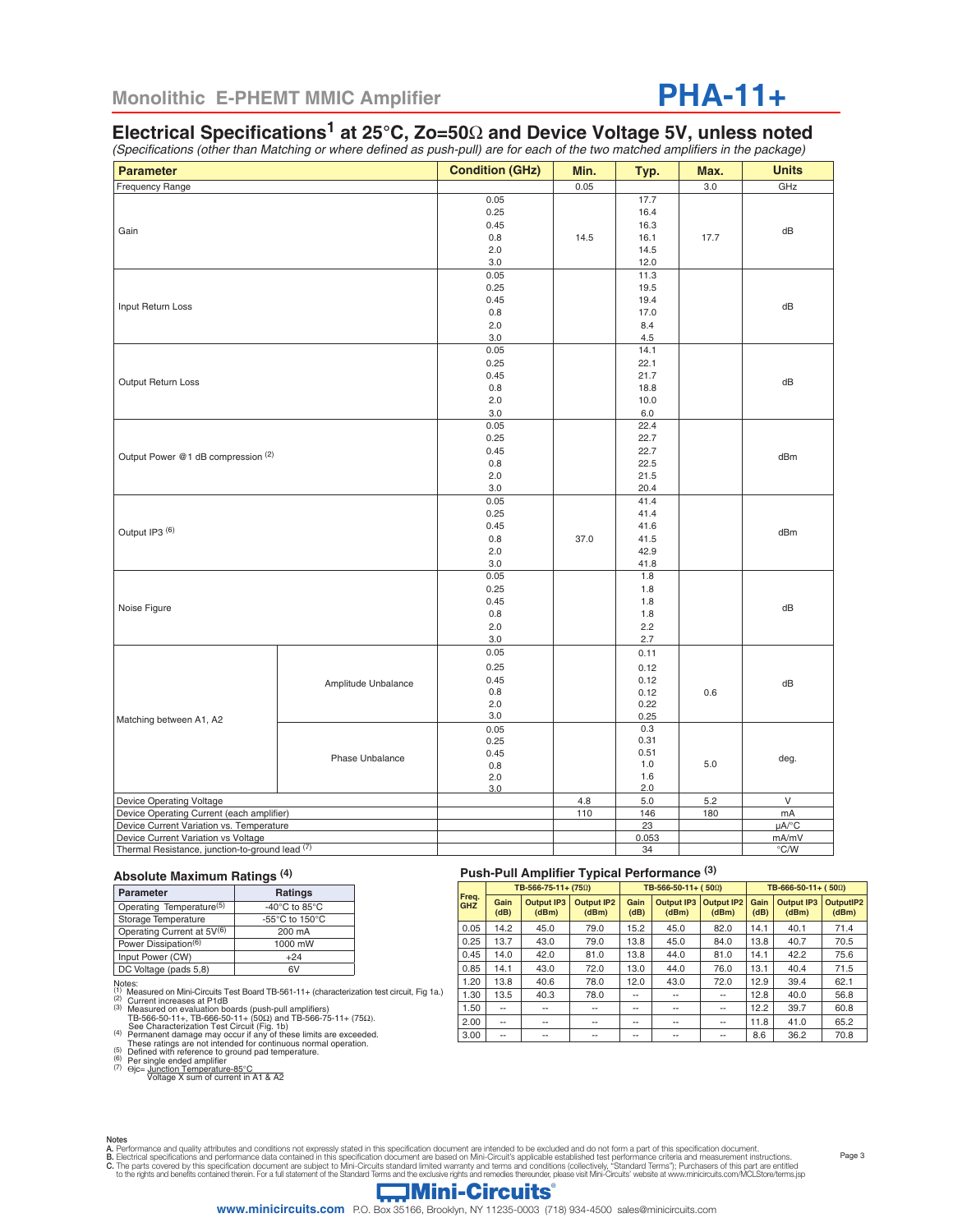**Characterization Test Circuit**

#### Vs (Supply Voltage) Test Board TB-561-11+  $8 + 5V$  $\circledcirc$  RF-Out  $RF-In@$  $\Delta$  $#1$ Vd  $#1$ Bias-Tee  $BLK-18+$  $ZX85 - 12G - S +$  $2,3,6,7$  Paddle Bias-Tee  $2X85 - 12G - S +$  $+5V$  $RF-In@$ **●RF-Out**  $#2$ Vd  $\pm$  $#2$  $\pm$  $BLK-18+$  $\circlearrowright$  vs (Supply Voltage)

**Fig 1a**. Block Diagram of Test Circuit used for characterization. (DUT tested in Mini-Circuits Test board TB-561-11+, except for IP2) Gain, Return loss, Output power at 1dB compression (P1 dB) , output IP3 (OIP3) and noise figure measured using Agilent's N5242A PNA-X microwave network analyzer.

#### **Conditions:**

1. Gain and Return loss: Pin= -25dBm

2. Output IP3 (OIP3): Two tones, spaced 1MHz apart, 5 dBm/tone at output.



**PHA-11+**

**Fig 1b**. Block Diagram of Test Set up used for characterization of Gain, IP2, IP3. Measured using Agilent's signal generators E8527D and Spectrum analyzer N9020A.

#### **Conditions:**

## TB-666-50-11+

1. Two tones, spaced 1MHz apart, 5 dBm/tone at output. IP2 is measured at the sum frequency of the tones.



75Ω: TB-566-75-11+

Notes A. Performance and quality attributes and conditions not expressly stated in this specification document are intended to be excluded and do not form a part of this specification document.

B. Electrical specifications and performance data contained in this specification document are based on Mini-Circuit's applicable established test performance criteria and measurement instructions.<br>C. The parts covered by

# **Recommended Application Circuit**

## **Mini-Circuits**

**www.minicircuits.com** P.O. Box 35166, Brooklyn, NY 11235-0003 (718) 934-4500 sales@minicircuits.com